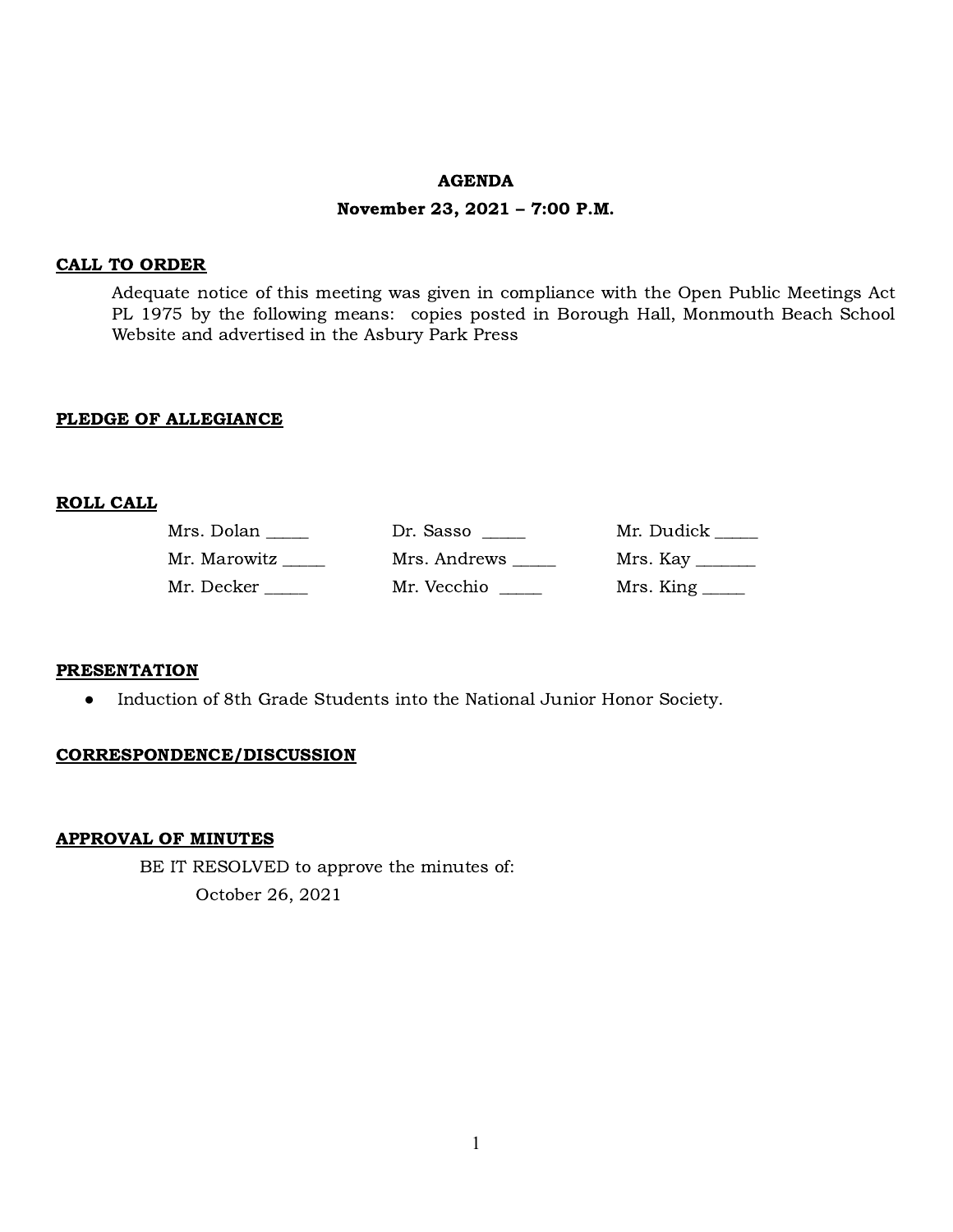### SUPERINTENDENT'S REPORT

A. BE IT RESOLVED to approve the following statistical information:

| Preschool    | 39 | Grade 3-1 | 14 | Grade 6-1 | 13 |
|--------------|----|-----------|----|-----------|----|
| Kindergarten | 16 | Grade 3-2 | 15 | Grade 6-2 | 14 |
| Grade 1-1    | 09 | Grade 4-1 | 13 | Grade 7-1 | 12 |
| Grade 1-2    | 09 | Grade 4-2 | 12 | Grade 7-2 | 11 |
| Grade 2-1    | 10 | Grade 5-1 | 14 | Grade 8-1 | 13 |
| Grade 2-2    | 10 | Grade 5-2 | 14 | Grade 8-2 | 12 |

# Student Enrollment as of October 29, 2021 Total 250

## Student Attendance

| September | 96.5% | February |  |
|-----------|-------|----------|--|
| October   | 93.0% | March    |  |
| November  |       | April    |  |
| December  |       | May      |  |
| January   |       | June     |  |

## **Staff Attendance**

| September | 89.0% | February |  |
|-----------|-------|----------|--|
| October   | 97.2% | March    |  |
| November  |       | April    |  |
| December  |       | May      |  |
| January   |       | June     |  |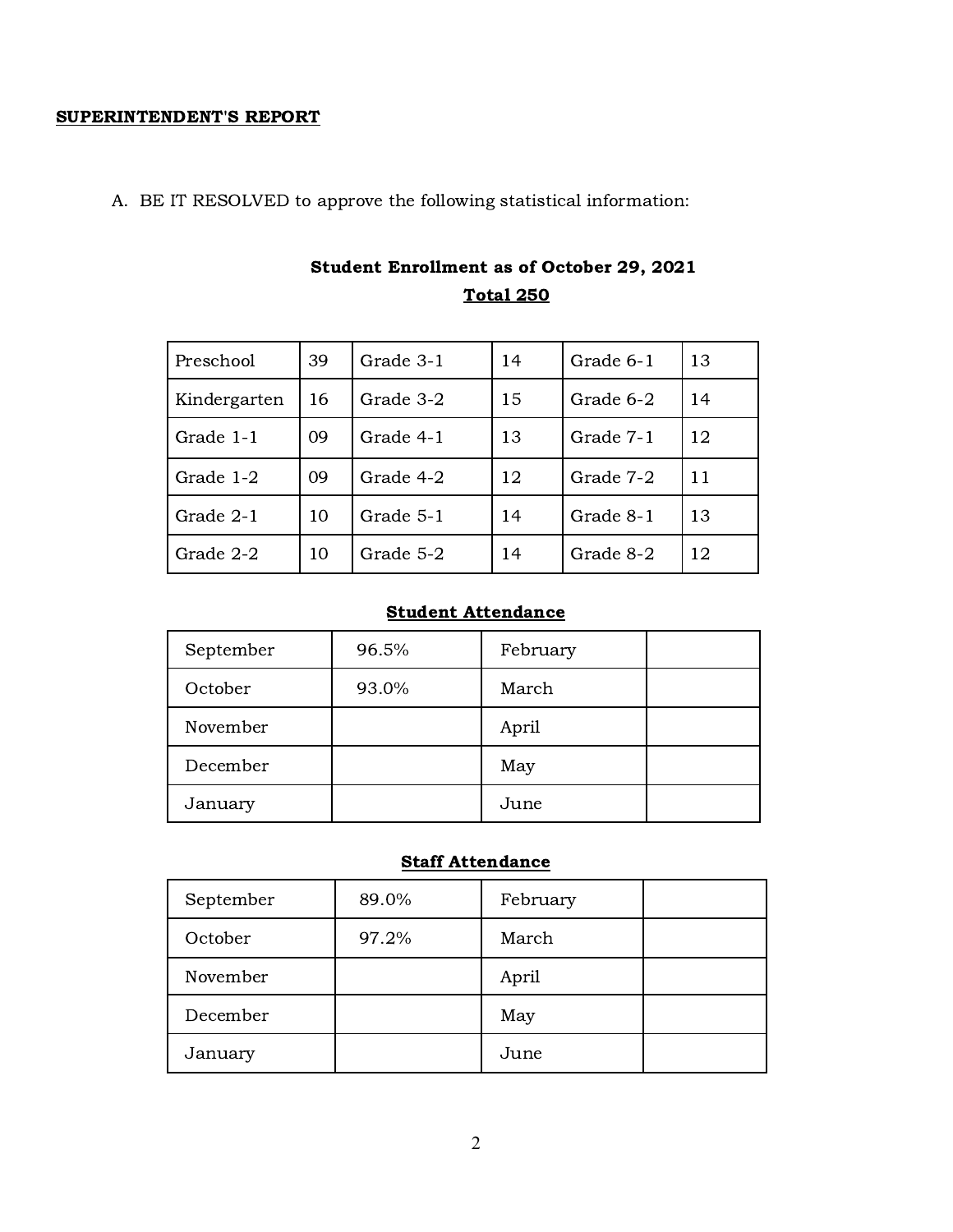### SUPERINTENDENT (continued)

- B. Harassment Intimidation and Bullying BE IT RESOLVED to (affirm, deny or modify) the HIB Form as presented by Mrs. Jessica Alfone.
- C. BE IT RESOLVED to approve the following security drills: Fire Drill – October 21, 2021 at 1:45 p.m.

Security Drill - October 29, 2021 at 9:10 a.m.

- D. BE IT RESOLVED to approve Monmouth Beach School District's Emergency Procedure Manual (School Safety and Security Plan) for the 2021-2022 school year.
- E. BE IT RESOLVED to approve the School Safety and Security Plan Annual Review Statement of Assurance for the 2021-2022 school year.
- F. BE IT RESOLVED to approve the following HIB Report:

Reported Incidents = 1 Confirmed Incident = 0 Unconfirmed Incident = 1

### PTO PRESENTATION – Caroline Quattrochi

### PUBLIC DISCUSSION

In compliance with Open Public Meetings Act PL 1975, Chapter 10:4-12 subsection b, - A public body may exclude the public only from that portion of a meeting at which the public body discusses any matter involving the employment, appointment, termination of employment, terms and conditions of employment evaluation of the performance of promotion or discipline of any specific prospective public officer or employees or current public offer or employee employed or appointed by the public body, unless all the individual employees or appointees whose rights could be adversely affected request in writing that such matter or matters be discussed at a public meeting. As per Board Bylaws, 0167, public participation in Board Meetings, such remarks are to be limited to five minutes duration. The Board of Education, though affording the opportunity for members of the public to comment will not engage and/or make remarks concerning matters of student confidentiality and/or matters of personnel wherein employees of the District have not been given notice of the Board's intent to discuss their terms and conditions of employment. Members of the public are reminded that though they are afforded the opportunity to address the Board, they are not given license to violate the laws of slander. Comments made by members of the public that are not in keeping with the orderly conduct of a public meeting will be asked to yield the floor and if they fail to do so may be subject to charges under New Jersey statutes associated with disruption of a public meeting.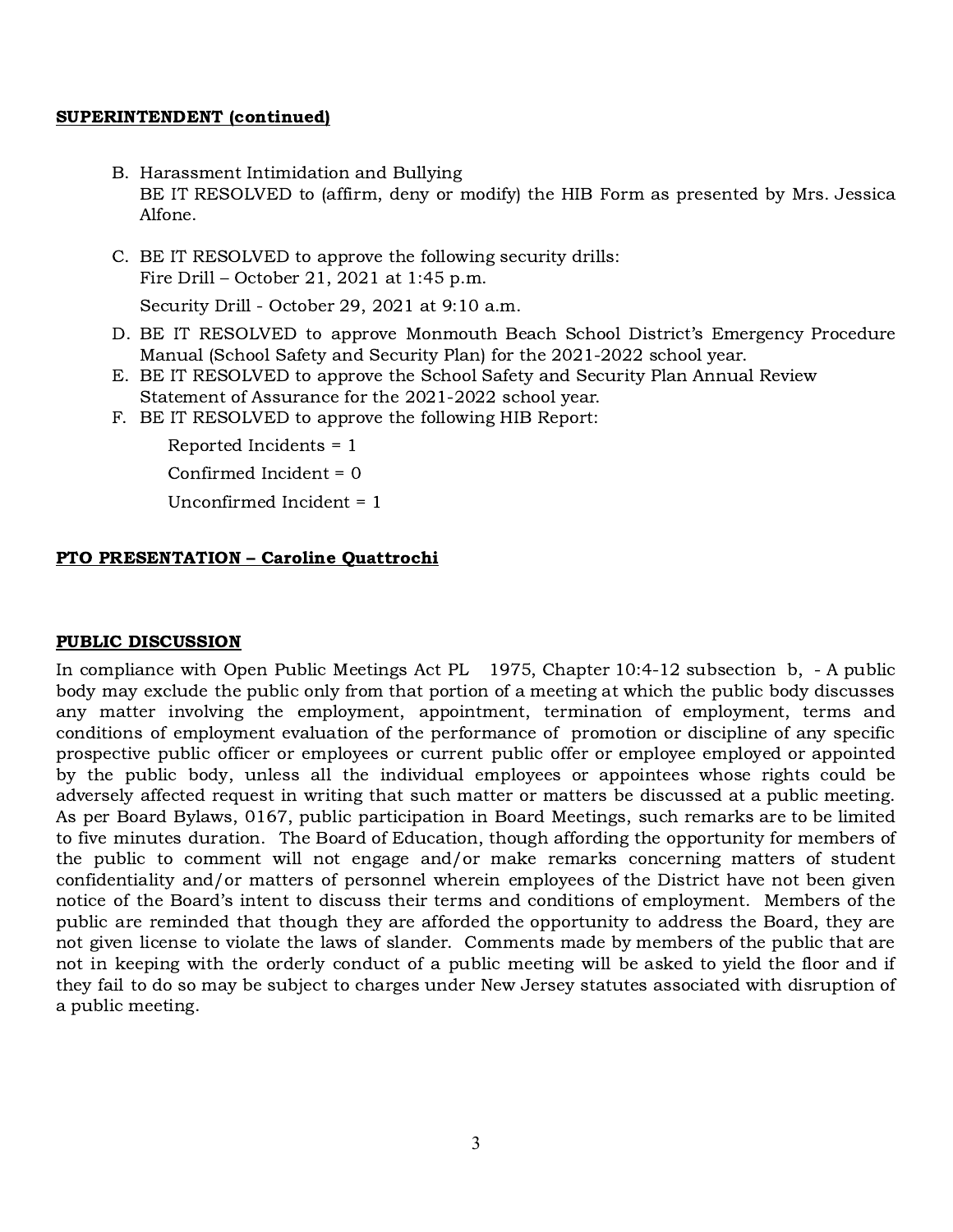## FINANCE

Chair: Ken Marowitz

Vincent Sasso, Joseph Vecchio, Boyd Decker

- A. BE IT RESOLVED to approve the following financial reports;
	- October- November 2021 Bill List in the amount of \$189,698.89
	- Payroll Gross total for October 2021 in the amount of \$331,423.46 Report of Board Secretary - September- Report

| Report of Board Secretary Septemb |               |              |
|-----------------------------------|---------------|--------------|
| Fund 10 -                         |               | 1,671,510.77 |
| Fund 20 -                         | $\frac{1}{2}$ | $-6,283.25$  |
| Fund 40 -                         | \$            | 0.00         |
| Capital Reserve                   | \$            | 242,305.72   |
| Maintenance Res                   | \$            | 355,275.28   |
| Emergency Reserve \$              |               | 10,208.07    |
|                                   |               |              |

- Monthly transfer reports for September, 2021. (**Attachment 1**)
- Pursuant to NJAC 6:l20-2.13(d), I certify as of September 31, 2021 no budgetary line item account has been over-expand in violation of NJAC 6:20-22.13 (ad). I hereby certify that all of the above information is correct.
- Board Certification: Pursuant to NJAC 6:20-2.3 (e), we certify that as of September 31, 2021, after review of the Secretary's Monthly Report and upon consultation with the appropriate district officials, that to the best of our knowledge, no major account or fund has been over expended in violation of NJAC 6A:23A-22.13(b) and that sufficient funds are available to meet the district's financial obligations for the remainder of the fiscal year.
- B. BE IT RESOLVED to approve the M1 and Comprehensive Maintenance Plan Report for the 2021-2022 school year.

## PERSONNEL

Chair: Barbara Kay

Melanie Andrews, Chris Dudick, Aleksandra King

- A. BE IT RESOLVED to revised the previously approved resolution for Rianne Bowlby as follows: To begin her maternity leave on Thursday, October 21, 2021, taking 79 sick days per her doctor's orders and then begin 12 weeks under the NJ Family Leave Act on February 25, 2022 through May 19, 2022. Unpaid leave will be taken from May 20, 2022 through June 17, 2022 with an anticipated return date of September, 2022.
- B. BE IT RESOLVED to approve Emily Rossi as a mentor for Taylor Bell.
- C. BE IT RESOLVED to approve Michael Kammerer for a leave of absence, utilizing the New Jersey Family Leave Act, for a twelve week period beginning on January 1, 2022 with a return date of March 28, 2022.
- D. BE IT RESOLVED to approve Devon Sullivan as a substitute nurse for the 2021-2022 school year.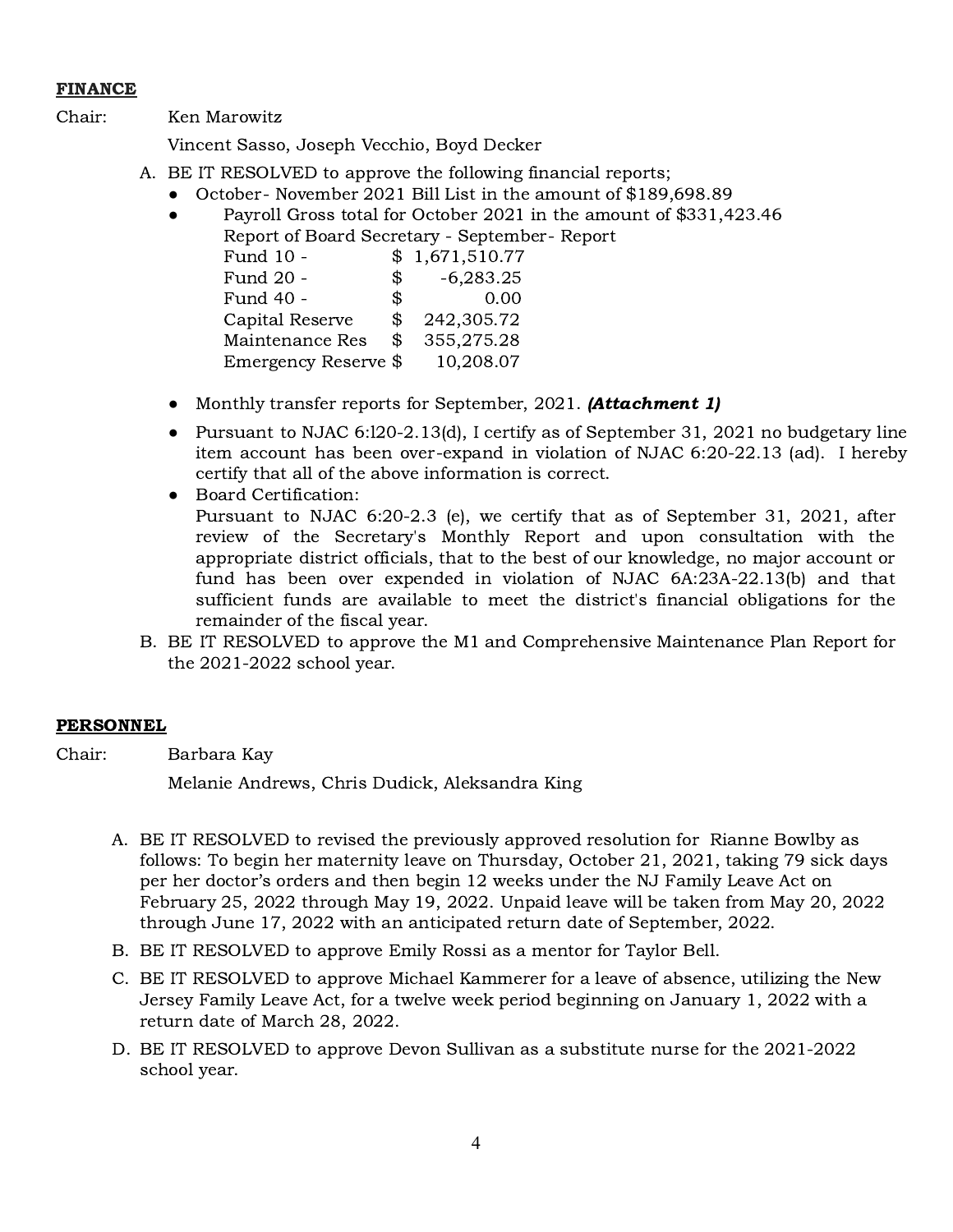- E. BE IT RESOLVED to approve the payout of the unused accumulated sick days for Susan Gillick per the MBTA Contract: 55.5 unused sick days at \$50.00/day for a total of \$2,775.00.
- F. BE IT RESOLVED to amend the leave approval for Rianne Bowlby as follows:

To begin my maternity leave on Thursday, October 21, 2021. I will be taking 79 sick days, and then begin my 12 weeks of FLA on February 25, 2022. My anticipated date of return is September 2022. These dates may change at the discretion of my doctor. Sick Days: October 21, 2021 - February 24, 2022 Family Leave Insurance: February 25, 2022 - May 20, 2022 Unpaid Leave: May 23, 2022 - June 17, 2022

- G. BE IT RESOLVED to amend the approval of Taylor Bell, Long Term Leave Replacement, from November 2, 2021 through June 17, 2022.
- H. BE IT RESOLVED to approve Kylie Johnson and Meg Aferiat as Substitute Teachers for the remainder of 2021-2022 school year.
- I. BE IT RESOLVED to approve Michael Perez as the MBS Girls' Basketball Coach for the 2021-2022 school year at Year 4 of the Athletic Stipends Schedule B Guide (\$4,066.00) under the MBTA approved contract.
- J. BE IT RESOLVED to approve the following leave of absence for Brianne Mitchell as follows: Maternity Leave of Absence, beginning February 14, 2022 until March 14, 2022, using 20 sick days then utilizing NJFLA from March 15, 2022 until June 7, 2022 with an anticipated return date of June 8, 2022. These dates are subject to change at the discretion of my doctor.

## CURRICULUM AND INSTRUCTION

Chair: Chris Dudick

Barbara Kay, Melanie Andrews, Aleksandra King

- A. BE IT RESOLVED to approve the following workshops:
	- Courtney MacKay to attend Learn to Teach Yoga and Mindfulness on January 15 and January 16, 2022 at a cost of \$350.00.
	- Amanda Mergner to attend NJL2L Resident Orientation on December 14, 2021 from 9:00 a.m. - 12:00 p.m. at no cost.

## BUILDING AND GROUNDS

Chair: Vincent Sasso

Ken Marowitz, Boyd Decker, Joseph Vecchio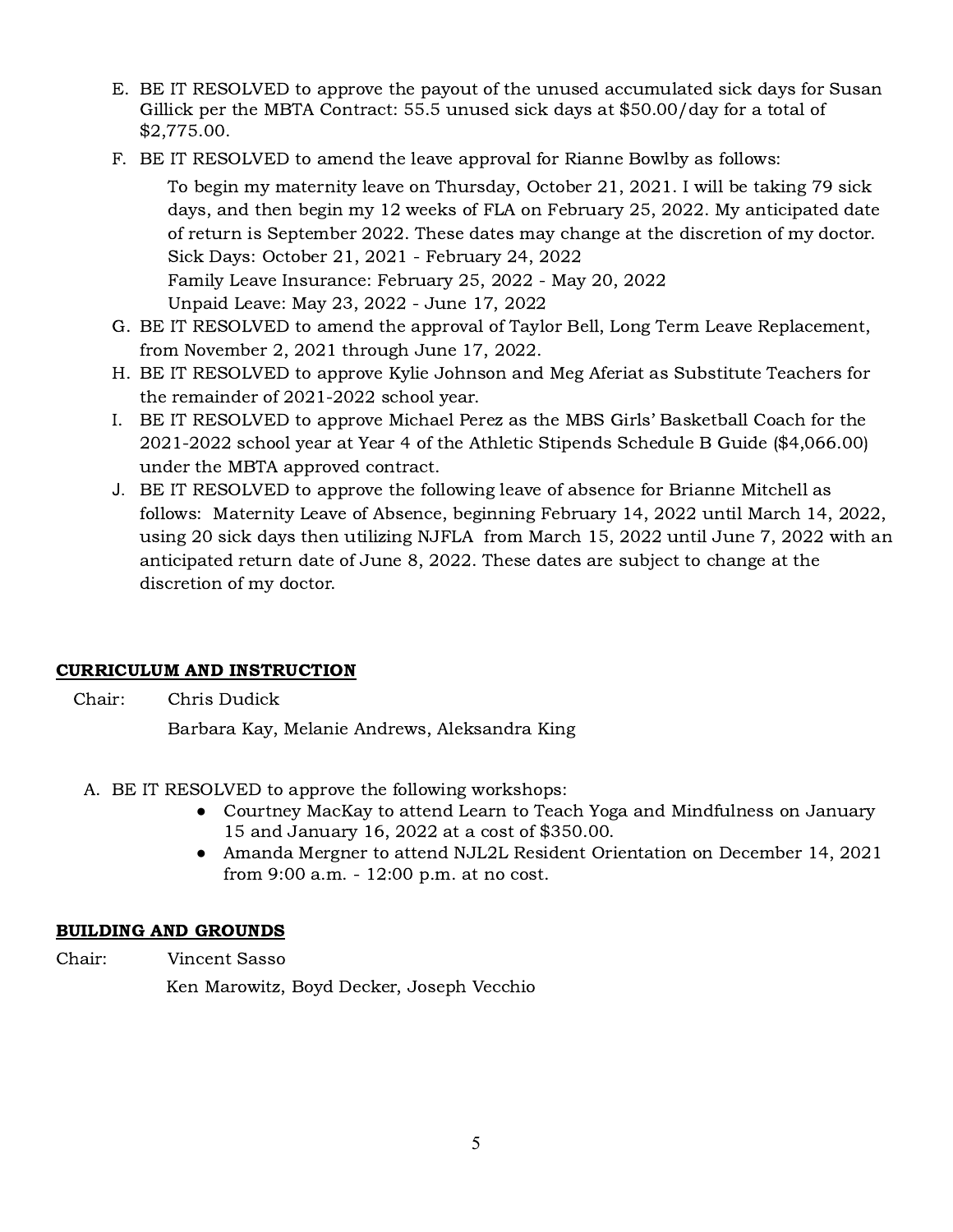## POLICY

Chair: Melanie Andrews

|                       | A. BE IT RESOLVED to approve the second read of the following policies: |
|-----------------------|-------------------------------------------------------------------------|
| P <sub>1644</sub> .14 | School Employee Vaccination Requirements New                            |
| P1648.14              | Safety Plan for Healthcare Settings in School Building New              |
| P <sub>2425</sub>     | <b>Emergency Virtual Instruction Program New</b>                        |
| P & R 5751            | Sexual Harassment of Students (Revised)                                 |

## GENERAL ITEMS

A. Future Meeting Date: Regular Meeting, December 14, 2021.

### EXECUTIVE SESSION

BE IT RESOLVED that pursuant to the Open Public Meetings act of 1975, the board is now going into Executive Session to discuss matters relating to:

- Matters rendered confidential by state or federal law.
- \_\_ Personnel
- \_\_\_ Appointment of a public official
- Matters covered by Attorney/Client Privilege
- Pending or anticipated litigation
- Pending or anticipated contract negotiations
- Protection of the safety or property of the public
- Matters which would constitute an unwarranted invasion of privacy
- Matters in which the release of information would impair a right to receive funds from the United States Government
- Matters concerning collective negotiations and/or the negotiations of terms and conditions of employment of employees of the Board of Education
- Possible imposition of a civil penalty or suspension
- Evaluation of Superintendent.

Minutes of this executive session will be maintained and at such time as their confidentiality is no longer required, they will be released to the public. The Board should be in executive session for approximately 30 minutes. Formal action may be taken when the meeting is reconvened.